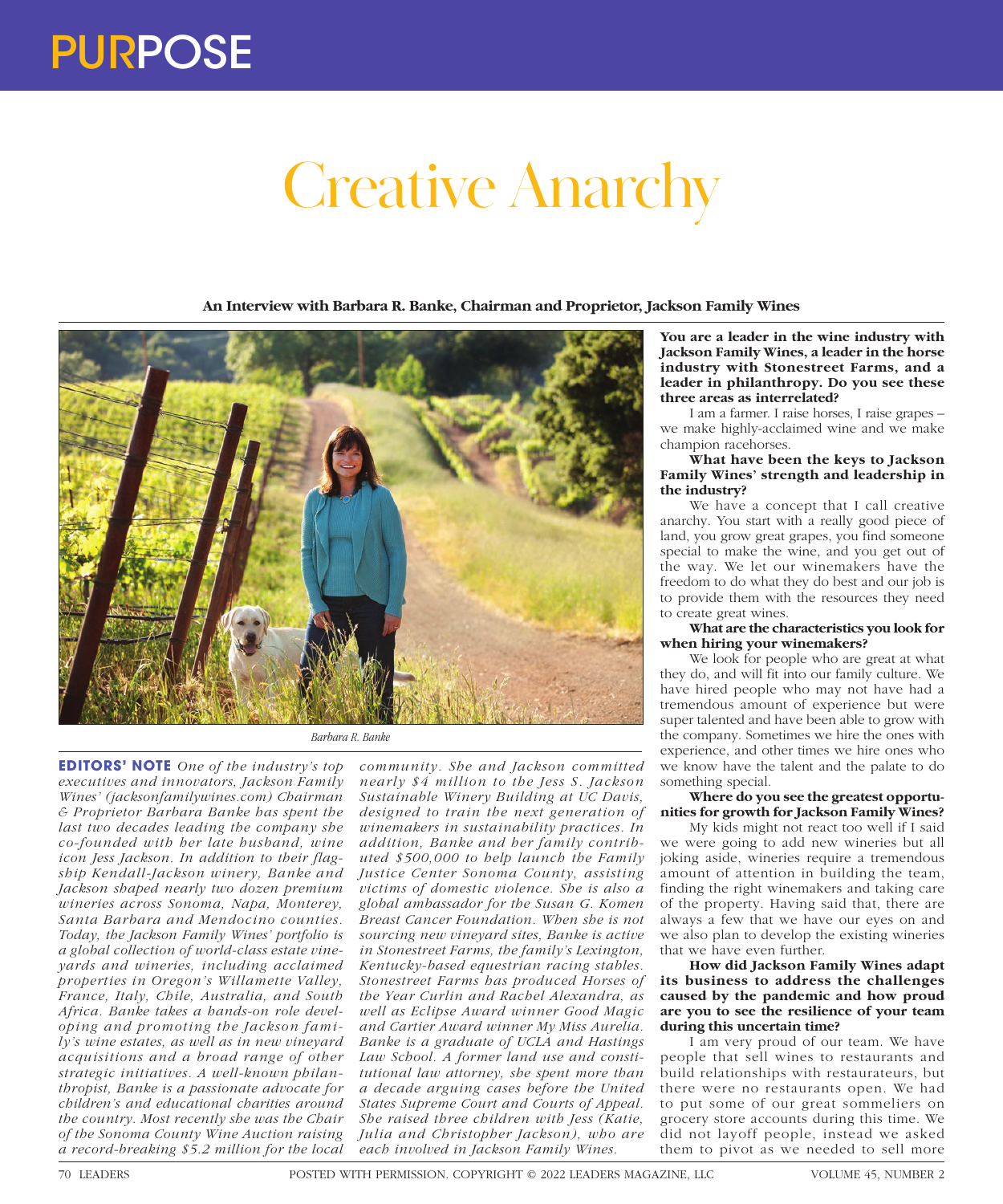

wine off premise in stores and direct – we all did what we needed to do to make it through. I am really proud of the way our team responded and adapted during this unprecedented time.

## **Jackson Family Wines offers a wide selection of wines. How do you describe the range of offerings that you provide?**

My husband used to say that he wanted to be the best damn wine company in the world – that describes our strategy pretty well. We make the best wines and we have them at different price points. Some of our offerings are in large quantities and others are very limited, but the common factor is that they are all the best quality.

## **There has been such a proliferation of wines entering the market over the past years. How challenging is it to differentiate in the industry?**

You have to communicate directly, and we have a lot of direct operations and partnerships with distributors who know us and understand our quality and value. We are getting more into digital communications and are adding a few people to our advisory board who have expertise in digital communications and direct-toconsumer business. This a real opportunity for us going forward.

## **Will the wine store and brick and mortar remain relevant as consumers buy more wine online?**

If you go into a wine store and you see what they call the "wall of wine" it is an experience and there are people who can direct you and educate you about the different wines. They can ask your taste preferences and what viticultural areas you like which provides human connection and builds a relationship. It is very hard to replace the human touch and personal relationship.

# *A selection of Jackson Family Wines*

## **Will you highlight Jackson Family Wines' commitment to sustainability?**

The wine world has experienced a series of events relating to climate in the past few years, such as wildfires and drought, and we are focused on making sure we are resilient and proactively addressing the issue of climate change. We see this as our responsibility to the next generation of people in our family, in our company, and in our communities – we feel a strong moral responsibility to lead in this area. We have committed to cut our greenhouse gas emissions in half by 2030 and become climate positive by 2050. We are partnering with other

wineries around the world in this effort and co-founded with Spain's Familia Torres an organization called International Wineries for Climate Action (IWCA) whose mission is to galvanize the global wine community to create climate change mitigation strategies and decarbonize the industry. We currently have 27 members from around the world and are proud of the commitment and progress we have made in this work.

We are also focused on water and working on ways to conserve more water and become more water secure in the future. It is important for the industry to work together and



*Barbara Banke with one of her Thoroughbred horses*